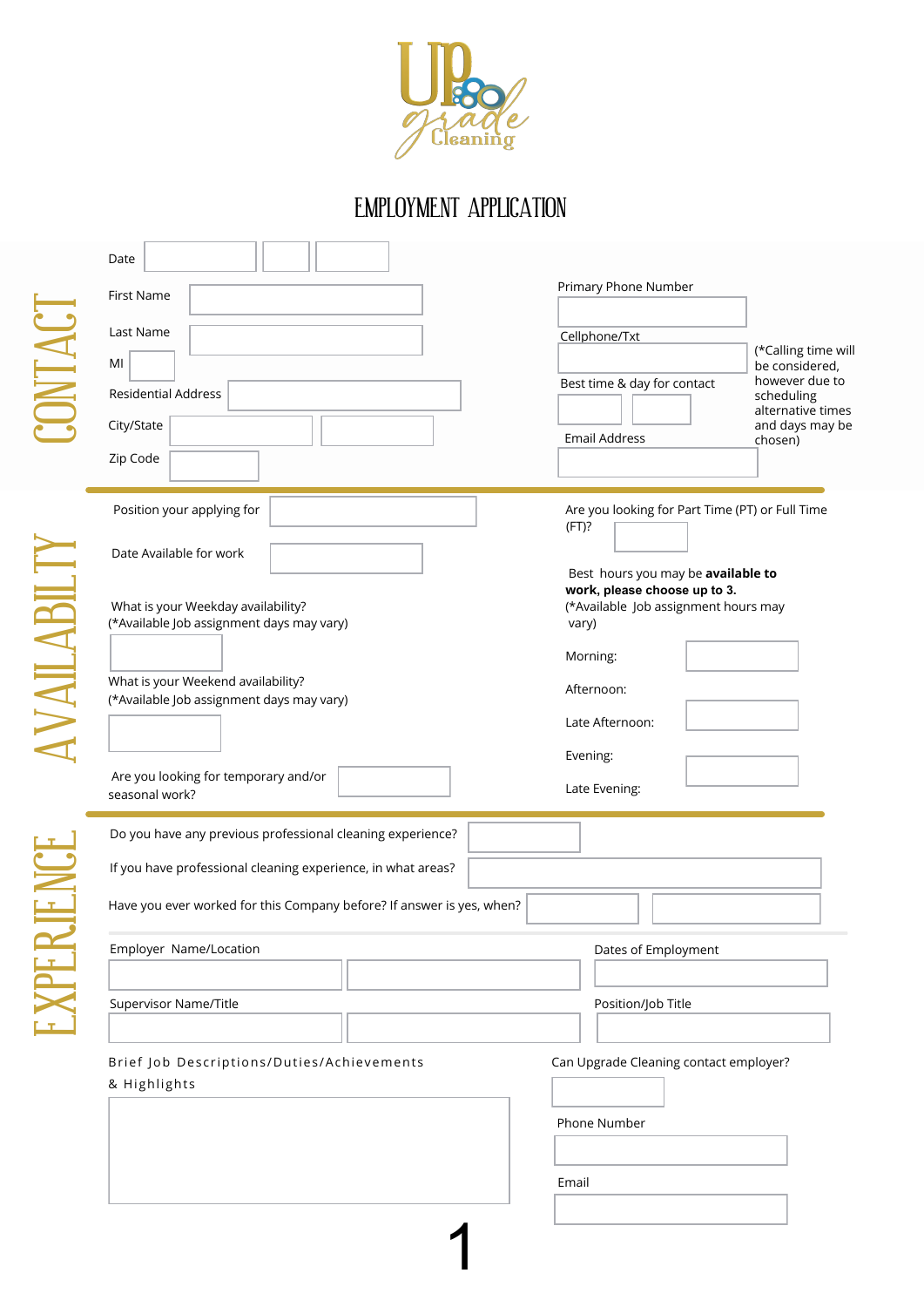

| Employer Name/Location                                                                                                                           | Date of Employment                                    |
|--------------------------------------------------------------------------------------------------------------------------------------------------|-------------------------------------------------------|
|                                                                                                                                                  |                                                       |
| Supervisor Name/Title                                                                                                                            | Position/Job Title                                    |
|                                                                                                                                                  |                                                       |
| Brief Job Descriptions/Duties/Achievements &<br>Highlights                                                                                       | Can Upgrade Cleaning contact employer?                |
|                                                                                                                                                  | Phone Number                                          |
|                                                                                                                                                  |                                                       |
|                                                                                                                                                  | Email                                                 |
|                                                                                                                                                  |                                                       |
| Employer Name/Location                                                                                                                           | Date of Employment                                    |
|                                                                                                                                                  |                                                       |
| Supervisor Name/Title                                                                                                                            | Position/Job Title                                    |
| Brief Job Descriptions/Duties/Achievements &                                                                                                     |                                                       |
| Highlights                                                                                                                                       | Can Upgrade Cleaning contact employer?                |
|                                                                                                                                                  |                                                       |
|                                                                                                                                                  | Phone Number                                          |
|                                                                                                                                                  | Email                                                 |
|                                                                                                                                                  |                                                       |
|                                                                                                                                                  |                                                       |
| ALL CONTRACTORS & EMPLOYEES are subject to security & background checks at anytime before and during<br>time working with Upgrade Cleaning, LLC. |                                                       |
| Are you at least 18 years old?                                                                                                                   | Date of Birth?                                        |
|                                                                                                                                                  | Do you have legal right to work in the USA?           |
| Are you a citizen of the United States of America?                                                                                               | Will you be able to provide legal identification with |
| Do you speak and understand American English?                                                                                                    | full name and residence?                              |
| Have you ever been convicted of a felony?                                                                                                        |                                                       |
|                                                                                                                                                  | Will you be able to provide Social Security           |
|                                                                                                                                                  | Number?                                               |

Any additional references or letters of recommendations other than previous employers please submit with application or in email to Administration@Upgradecleaning.com

2

 $\geq$